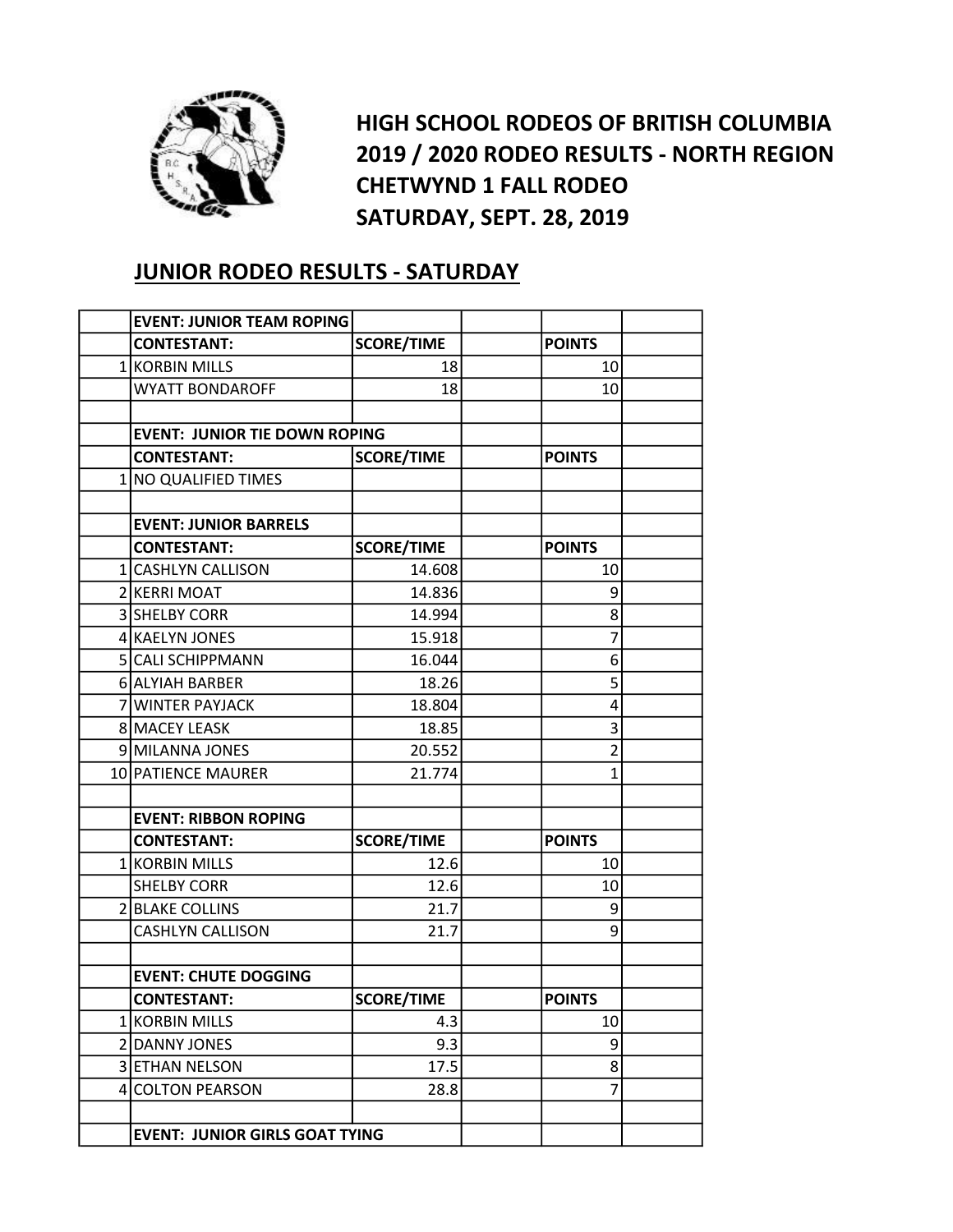|   | <b>CONTESTANT:</b>                                      | <b>SCORE/TIME</b> | <b>POINTS</b>  |  |
|---|---------------------------------------------------------|-------------------|----------------|--|
|   | 1 KERRI MOAT                                            | 16.4              | 10             |  |
|   | 2 CASHLYN CALLISON                                      | 17.9              | 9              |  |
|   | 3 KAELYN JONES                                          | 25.4              | 8              |  |
|   |                                                         |                   |                |  |
|   | <b>EVENT: JUNIOR BOYS GOAT TYING</b>                    |                   |                |  |
|   | <b>CONTESTANT:</b>                                      | <b>SCORE/TIME</b> | <b>POINTS</b>  |  |
|   | 1 DANNY JONES                                           | 13.2              | 10             |  |
|   | 2 WYATT BONDAROFF                                       | 15.6              | 9              |  |
|   | 3 ETHAN NELSON                                          | 16.8              | 8              |  |
|   | 4 JACOB BOWDEN                                          | 16.9              | 7              |  |
|   | 5 BLAKE COLLINS                                         | 17.1              | 6              |  |
|   | 6 LANDON DOWLING                                        | 18.9              | 5              |  |
|   | 7 MAVRIK STUDLEY                                        | 29.6              | 4              |  |
|   | <b>8 COLTON PEARSON</b>                                 | 35.3              | 3              |  |
|   |                                                         |                   |                |  |
|   | <b>EVENT: JUNIOR GIRLS BREAKAWAY</b>                    |                   |                |  |
|   | <b>CONTESTANT:</b>                                      | <b>SCORE/TIME</b> | <b>POINTS</b>  |  |
|   | 1 NO QUALIFIED TIMES                                    |                   |                |  |
| 2 |                                                         |                   |                |  |
|   |                                                         |                   |                |  |
|   | <b>EVENT: JUNIOR BOYS BREAKWAY</b>                      |                   |                |  |
|   | <b>CONTESTANT:</b>                                      | <b>SCORE/TIME</b> | <b>POINTS</b>  |  |
|   | 1 NO QUALIFIED TIMES                                    |                   |                |  |
|   |                                                         |                   |                |  |
|   | <b>EVENT: JUNIOR POLE BENDING</b><br><b>CONTESTANT:</b> | <b>SCORE/TIME</b> | <b>POINTS</b>  |  |
|   | 1 CASHLYN CALLISON                                      | 23.082            | 10             |  |
|   | 2 KERRI MOAT                                            | 23.635            | 9              |  |
|   | 3 MILANNA JONES                                         | 25.838            | 8              |  |
|   | 4 ALYIAH BARBER                                         | 27.804            | $\overline{7}$ |  |
|   | 5 CALI SCHIPPMANN                                       | 28.539            | 6              |  |
|   | 6 KAELYN JONES                                          | 31.147            | 5              |  |
|   | 7 MACEY LEASK                                           | 32.163            | 4              |  |
|   | <b>8 PATIENCE MAURER</b>                                | 32.758            | 3              |  |
|   |                                                         |                   |                |  |
|   | <b>EVENT: BAC SADDLE BRONC</b>                          |                   |                |  |
|   | <b>CONTESTANT:</b>                                      | <b>SCORE/TIME</b> | <b>POINTS</b>  |  |
|   | 1 DANNY JONES                                           | 62                | 10             |  |
|   |                                                         |                   |                |  |
|   | <b>EVENT: BAC BAREBACK</b>                              |                   |                |  |
|   | <b>CONTESTANT:</b>                                      | <b>SCORE/TIME</b> | <b>POINTS</b>  |  |
|   | 1 TRISTON BUSSON                                        | 61                | 10             |  |
|   | 2 COLTON PEARSON                                        | 60                | 9              |  |
|   |                                                         |                   |                |  |
|   | <b>EVENT: JR BULL RIDING</b>                            |                   |                |  |
|   | <b>CONTESTANT:</b>                                      | <b>SCORE/TIME</b> | <b>POINTS</b>  |  |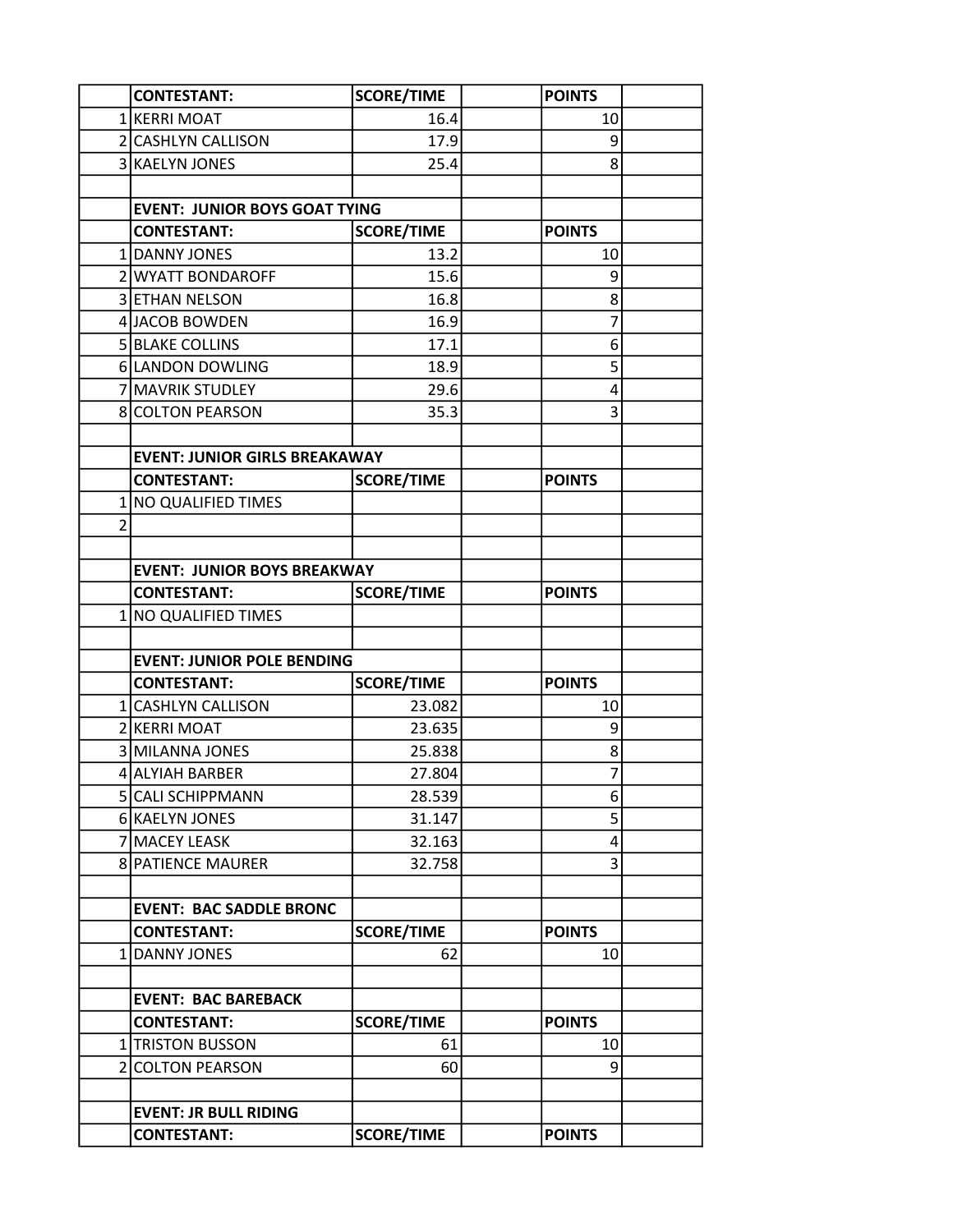| טו ו<br><br>.<br>-<br>.<br>$\sim$ |  | . . |  |
|-----------------------------------|--|-----|--|
|                                   |  |     |  |

|     | <u>HIGH SCHOOL RODEO RESULTS - SATURDAY</u> |                   |                |  |
|-----|---------------------------------------------|-------------------|----------------|--|
|     | <b>EVENT: TEAM ROPING</b>                   |                   |                |  |
|     | <b>CONTESTANT:</b>                          | <b>SCORE/TIME</b> | <b>POINTS</b>  |  |
|     | 1 RYLIE BONDAROFF                           | 24.3              | 10             |  |
|     | <b>TYLER PEDERSON</b>                       | 24.3              | 10             |  |
|     | 2 SAMUEL SMITH                              | 24.9              | 9              |  |
|     | <b>WYATTE COPELAND</b>                      | 24.9              | 9              |  |
|     | 3 FALLON JONES                              | 36.6              | 8              |  |
|     | <b>TYLER BONDAROFF</b>                      | 36.6              | 8              |  |
|     |                                             |                   |                |  |
|     | <b>EVENT: BULL RIDING</b>                   |                   |                |  |
|     | <b>CONTESTANT:</b>                          | <b>SCORE/TIME</b> | <b>POINTS</b>  |  |
|     | <b>NO RIDES</b>                             |                   |                |  |
|     |                                             |                   |                |  |
|     | <b>EVENT: SENIOR BARRELS</b>                |                   |                |  |
|     | <b>CONTESTANT:</b>                          | <b>SCORE/TIME</b> | <b>POINTS</b>  |  |
|     | 1 BRITTANY OLLENBERGER                      | 15.669            | 10             |  |
|     | 2 RACHEL MOAT                               | 15.767            | 9              |  |
|     | 3 ASPEN WOLLEN                              | 15.891            | 8              |  |
|     | 4 JULIA BOWDEN                              | 16.303            | 7              |  |
|     | 5 MAKAYLA JONES                             | 16.323            | 6              |  |
|     | 6 KALI CLARE ATKINGS                        | 16.327            | 5              |  |
|     | 7 MAKENNA BIEGEL                            | 16.432            | 4              |  |
|     | 8 KENDALL ESAU                              | 16.474            | 3              |  |
|     | 9 PAYDEN HINTON                             | 16.525            | $\overline{2}$ |  |
|     | 10 LAUREN KONASHUK                          | 16.706            | 1              |  |
|     |                                             |                   |                |  |
|     | <b>EVENT: SENIOR TIE DOWN ROPING</b>        |                   |                |  |
|     | <b>CONTESTANT:</b>                          | <b>SCORE/TIME</b> | <b>POINTS</b>  |  |
|     | 1 WYATT SIMMONS                             | 14.5              | 10             |  |
|     | 2 TYLER PEDERSON                            | 16                | 9              |  |
|     | 3 TUCKER ESAU                               | 18.6              | 8              |  |
|     | 4 ZANE JONES                                | 22.3              | 7              |  |
|     |                                             |                   |                |  |
|     | <b>EVENT: SENIOR GOAT TYING</b>             |                   |                |  |
|     | <b>CONTESTANT:</b>                          | <b>SCORE/TIME</b> | <b>POINTS</b>  |  |
|     | 1 RYLIE BONDAROFF                           | 9                 | 10             |  |
|     | 2 LAUREN KONASHUK                           | 9.8               | 9              |  |
|     | 3 KENDALL ESAU                              | 10.7              | 8              |  |
| 4/5 | <b>FALLON JONES</b>                         | 11.2              | 6.5            |  |
| 4/5 | PAYDEN HINTON                               | 11.2              | 6.5            |  |
|     | 6 KALI CLARE ATKINGS                        | 11.6              | 5              |  |
|     | 7 RYLIE DOWLING                             | 11.8              | 4              |  |
|     | 8 RACHEL MOAT                               | 12                | 3              |  |

 $\overline{a}$ 

Ξ

Ξ

ī

Ξ